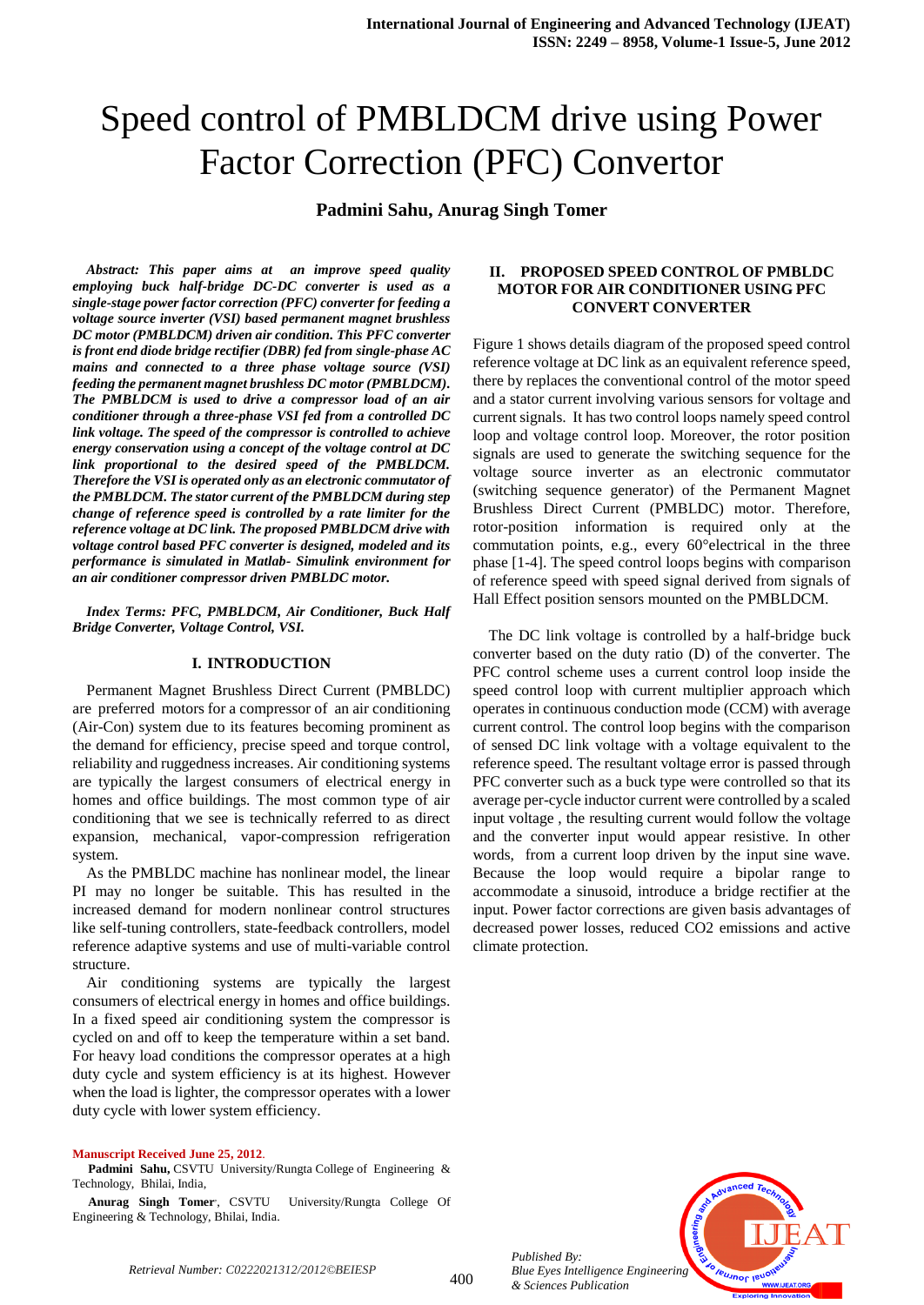

**Figure 1: The Proposed Speed Control of PMBLDCM using PFC**

High switching frequency is used in a fast control of DC link voltage and effective PFC action along with additional advantages of reduced size magnetic and filters. The switching frequency is decided by such as the switching device, switching losses and operating power level. A metal oxide field effect transistor (MOSFET) is used as the switching device for the proposed PFC converter.

#### **III. DESIGN OF PFC CONVERTER BASED PMBLDCM DRIVE**

The proposed Single Stage PFC converter is designed for a PMBLDCM drive with main considerations on PQ constraints at AC mains and allowable ripple in DC link voltage. The DC link voltage of the PFC converter is given as,

and

$$
V_{dc} = 2 (N_y/N_x) V_{in} D \tag{1}
$$

$$
N_y\!\!=N_{yx}\!\!=\!\!N_{yy}
$$

where  $N_x$ ,  $N_{yx}$ ,  $N_{yy}$  are number of turns in primary, secondary upper and lower windings of the high frequency (HF) isolation transformer, respectively.  $V_{in}$  is the average output of the DBR for a given AC input voltage (Vs) related as,

$$
V_{in} = 2\sqrt{2}Vs/\pi
$$
 (2)

Switch mode DC-DC converters inherently produce ripple at the switching system and its harmonics. This unwanted signals , which appears at the both the input and the output, is undesirable for electromagnetic compatibilty. Filtering must generally be employed to reduce it to an acceptable level. A ripple filter is designed to reduce the ripples introduced in the output voltage due to high switching frequency for constant of the buck half-bridge converter. The inductance (Lo) of the ripple filter restricts the inductor peak to peak ripple current  $(\Delta I_{L_0})$  within specified value for the given switching frequency



*Published By:*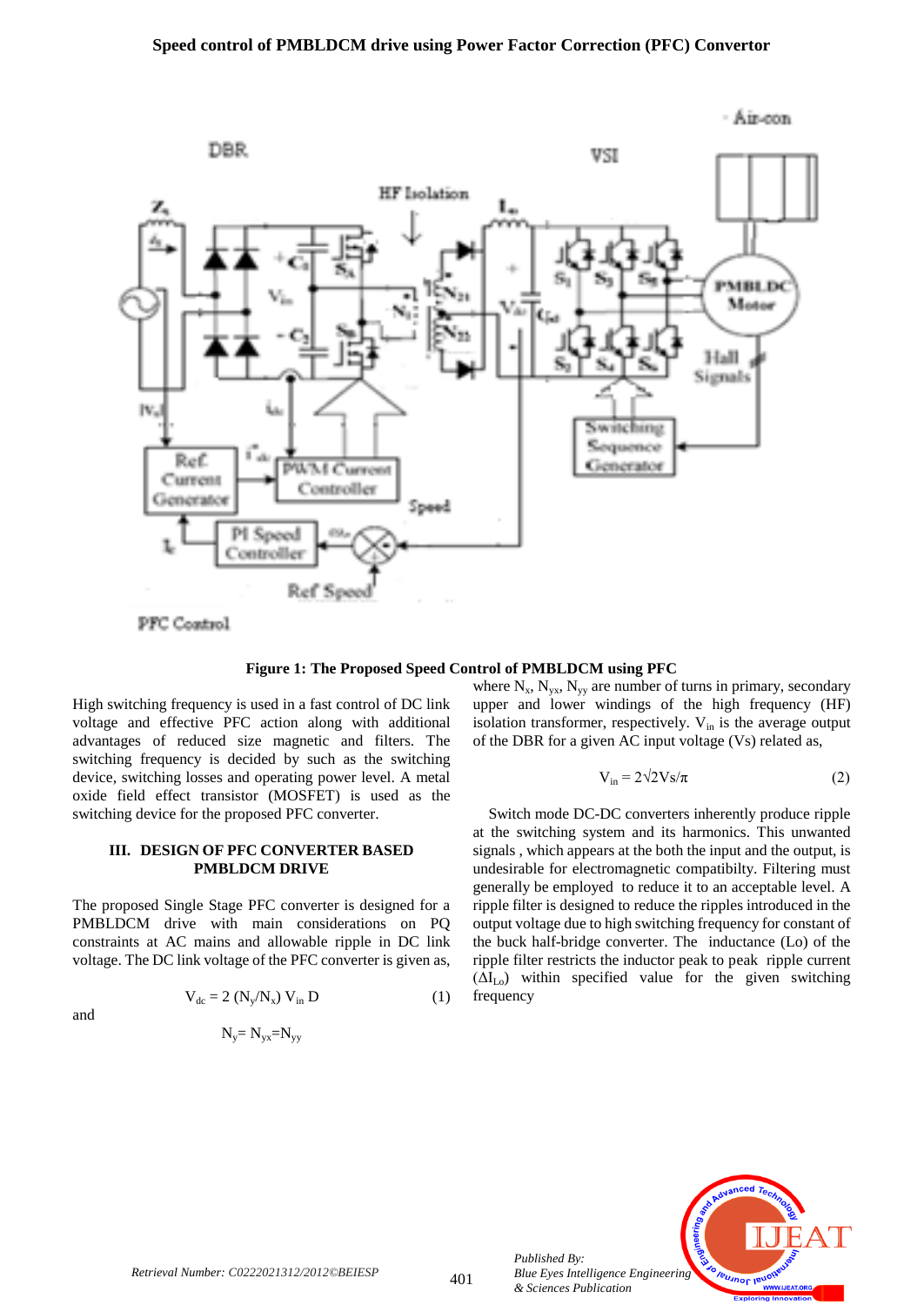



$$
V_e(k) = V^*_{dc}(k) - V_{dc}(k)
$$
 (5)

 $(f_s)$ , whereas, the capacitance (Cd) is calculated for a specified ripple in the output voltage ( $\Delta V_{Cd}$ ) [7-8]. The output filter inductor and capacitor are given as,

$$
Lo = (0.5-D)V_{dc}/\{f_s(\Delta I_{Lo})\}
$$
 (3)

$$
C_d = I_o / (2\omega \Delta V_{Cd})
$$
 (4)

The PFC converter is designed for a base DC link voltage of  $V_{dc} = 400$  V at  $V_{in} = 198$  V from  $V_s = 220$  V<sub>rms</sub>. The turns ratio of the high frequency transformer (N2/N1) is taken as 6:1 to maintain the desired DC link voltage at low input AC voltages typically at 170V. Other design data are  $f_s = 40$  kHz,  $I_o = 4$  A,  $\Delta V_{\text{Cd}} = 4 \text{ V}$  (1% of  $V_{\text{dc}}$ ),  $\Delta I_{\text{Lo}} = 0.8 \text{ A}$  (20% of I<sub>o</sub>). The design parameters are calculated as  $L_0=2.0$  mH,  $C_d=1600 \mu F$ .

#### **IV. MODELING OF THE PROPOSE PMBLDCM DRIVE**

The main components of the proposed Speed Control of PMBLDCM drive are the PFC buck converter and voltage source inverter based PMBLDCM drive, which are modeled by mathematical equations and the complete drive is represented as a combination of these models.

#### *a) PFC Buck Bridge Converter*

The modeling of the PFC converter consists of the modeling of a speed controller, a reference current generator and a PWM controller as given below.

*1)Speed Controller:* The speed controller, the prime component of this control scheme, is a proportional-integral (PI) controller which closely tracks the reference speed as an equivalent reference voltage of the system. If at  $k^{th}$  instant of time ,  $V^*dc(k)$  is reference DC link voltage,  $V_{dc}(k)$  is sensed DC link voltage then the voltage error Ve(k) is calculated as,

The PI controller gives desired control signal after processing this voltage error. The controller output Ic(k) at kth instant is given as,

$$
I_c (k) = I_c (k-1) + K_p \{ V_e(k) - V_e(k-1) \} + K_i V_e(k)
$$
 (6)

where  $K_p$  and  $K_i$  are the proportional and integral gains of the PI controller.

*2)Reference Current Generator :* The reference input current of the PFC converter is denoted by  $i^*_{dc}$  and given as,

$$
i^*_{dc} = I_c (k) U_{Vs}
$$
 (7)

where  $U_{Vs}$  is the unit template of the voltage at input AC mains, calculated as:

$$
U_{\text{Vs}} = V_{\text{d}}/V_{\text{sm}}; \ \ V_{\text{d}} = |V_{\text{s}}|; \ \ V_{\text{s}} = V_{\text{sm}} \sin \omega t \tag{8}
$$

where  $V_{\rm sm}$  is the amplitude of the voltage and  $\omega$  is frequency in rad/sec at AC mains.

*3)PWM Controller:* The reference input current of the buck converter  $(i^*_{dc})$  is compared with its sensed dc current  $(i_{dc})$ to generate the current error  $\Delta i_{dc} = (i_{dc} - i_{dc})$ . This current error is amplified by gain  $k_{dc}$  and compared with fixed frequency  $(f_s)$  saw-tooth carrier waveform md(t) (as shown in Figure 2) in uni-polar switching mode [7] to get the switching signals for the MOSFETs of the PFC buck half-bridge converter as,

*Published By: Blue Eyes Intelligence Engineering & Sciences Publication* 



*Retrieval Number: C0222021312/2012©BEIESP*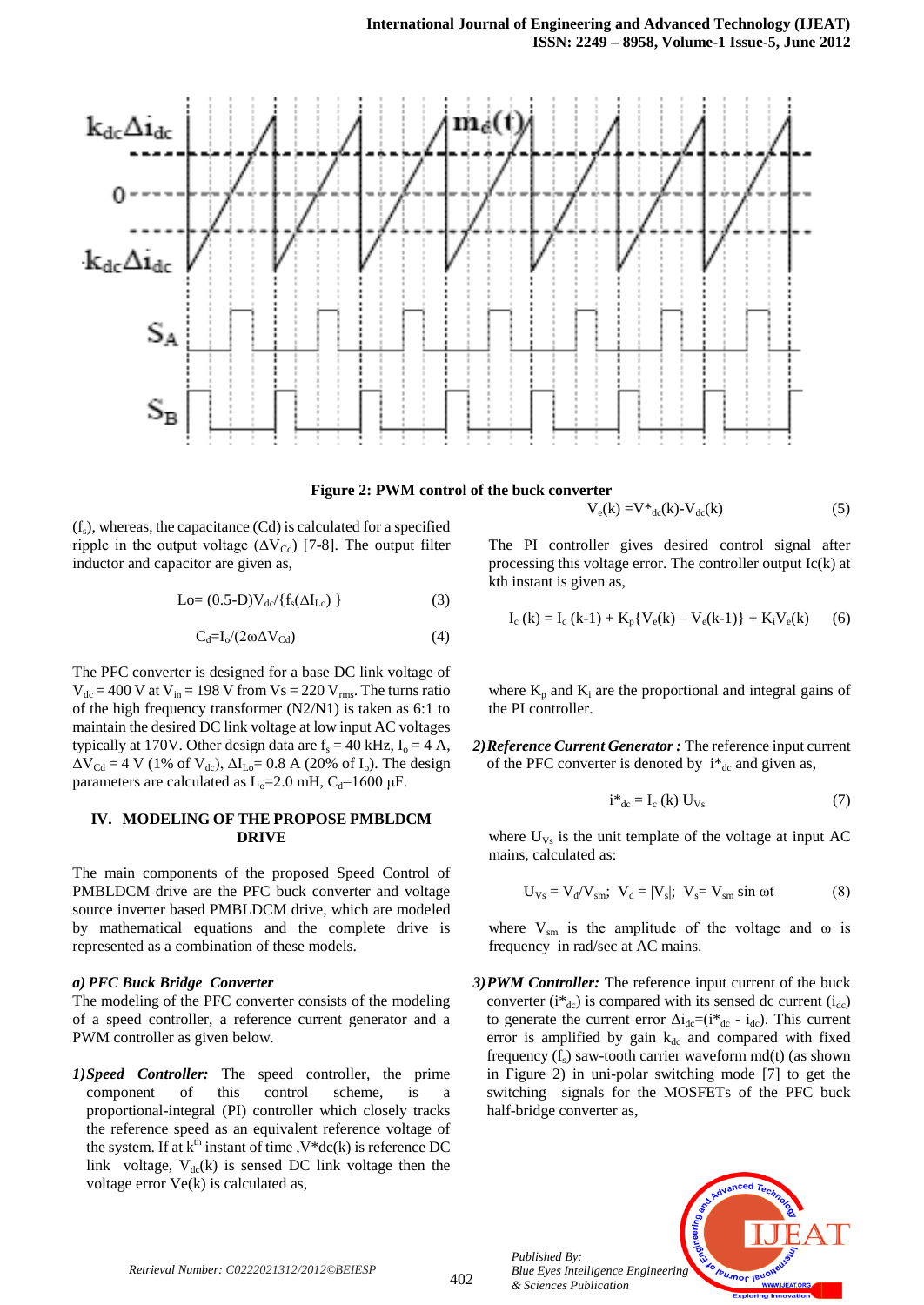If 
$$
k_{dc} \Delta i_{dc} > md
$$
 (t) then  $SC = 1$  else  $SC = 0$  (9)

If 
$$
k_{dc} \Delta i_{dc} > md
$$
 (t) then SD = 1 else SD = 0 (10)

where SC, SD are upper and lower switches of the half-bridge converter as shown in Figure 1 and their values "1" and "0" represent "on" and "off" position of the respective MOSFET of the PFC converter.

#### *b) PMBLDCM Drive*

The PMBLDCM drive consists of an electronic commutator, a Voltage source inverter and a Permanent Magnet Brushless Direct Current (PMBLDC) motor.

- *1)Electronic Commutator:* The electronic commutator uses signals from Hall Effect position sensors to generate the switching sequence for the voltage source inverter based on the logic. Although Hall sensing is quite common, many industrial applications use electronic commutation schemes with resolver.
- *2)Voltage Source Inverter:* Voltage source inverters are used to regulate the speed of three-phase squirrel cage motors by changes the frequency and the voltage and consists of input rectifier, DC link and output converter. They are available for low voltage range and medium voltage range. Fig. 3 shows an equivalent circuit of a VSI fed PMBLDCM. The output of VSI to be fed to phase "a" of the PMBLDC motor is given as,

Vao = (Vdc/2) for S1 = 1 (11)

$$
V_{ao} = (-V_{dc}/2) \text{ for } S2 = 1 \tag{12}
$$

$$
V_{ao} = 0 \text{ for } S1 = 0, \text{ and } S2 = 0 \tag{13}
$$

$$
V_{an} = V_{ao} - V_{no}
$$
 (14)

where  $V_{ao}$ ,  $V_{bo}$ ,  $V_{co}$ , and  $V_{no}$  are voltages of the three-phases and neutral point (n) with respect to virtual mid-point of the DC link voltage shown as 'o' in Figure 3. The voltages  $V_{an}$ ,  $V_{bn}$ ,  $V_{cn}$  are voltages of three-phases with respect to neutral point (n) and  $V_{dc}$  is the DC link voltage. S= 1 and 0 represent "on" and "off" position of respective IGBTs of the VSI and considered in a similar way for other IGBTs of the VSI i.e. S3- S6. Using similar logic  $V_{bo}$ ,  $V_{co}$ ,  $V_{bn}$ ,  $V_{cn}$  are generated for other two phases of the VSI feeding PMBLDC motor.

#### *3)PMBLDC Motor:*The PMBLDCM is represented in the form of a set of differential equations [3] given as,

$$
V_{an} = R_{ia} + P\lambda_a + E_{an}
$$
 (15)

$$
V_{bn} = R_{ib} + P\lambda_b + E_{bn}
$$
 (16)

$$
V_{cn} = R_{ic} + P\lambda_c + E_{cn}
$$
 (17)

where P is a differential operator (d/dt),  $i_a$ ,  $i_b$ ,  $i_c$  are three-phase currents,  $\lambda_a$ ,  $\lambda_b$ ,  $\lambda_c$  are flux linkages and  $E_{an}$ , Ebn, Ecn are phase to neutral back emfs of PMBLDCM, in respective phases, R is resistance of motor windings/phase.



#### **Figure 3: Equivalent Circuit of a VSI fed PMBLDCM Drive**

The flux linkages are represented as,

$$
\lambda_a = L_{ia} - M (i_b + i_c) \tag{18}
$$

$$
\lambda_{b} = L_{ib} - M (i_{a} + i_{c})
$$
 (19)

$$
\lambda_{\rm c} = L_{\rm ic} - M (i_{\rm b} + i_{\rm a}) \tag{20}
$$

where L is self-inductance/phase, M is mutual inductance of motor winding/phase. Since the PMBLDCM has no neutral connection, therefore,

$$
\dot{i}_a + \dot{i}_b + \dot{i}c = 0 \tag{21}
$$

From Eqs. (14-21) the voltage between neutral terminal (n) and mid-point of the DC link (o) is given as:

$$
V_{no}=\{V_{ao}+V_{bo}+V_{co}-(E_{an}+E_{bn}+E_{cn})\}/3\qquad (22)
$$

From Eqs. (18-21), the flux linkages are given as:

$$
\lambda_a = (L+M) i_a, \lambda_b = (L+M) i_b, \lambda_c = (L+M) i_c \qquad (23)
$$

From Eqs. (15-17 and 23), the current derivative in generalized state space form is given as,

$$
Pi_x = (V_{xn} - i_x R - E_{xn})/(L+M)
$$
 (24)

where x represents phase a, b or c. The developed electromagnetic torque Te in the PMBLDCM is given as:

$$
T_e = (E_{an} i_a + E_{bn} i_b + E_{cn} i_c) / \omega \qquad (25)
$$



*Published By:*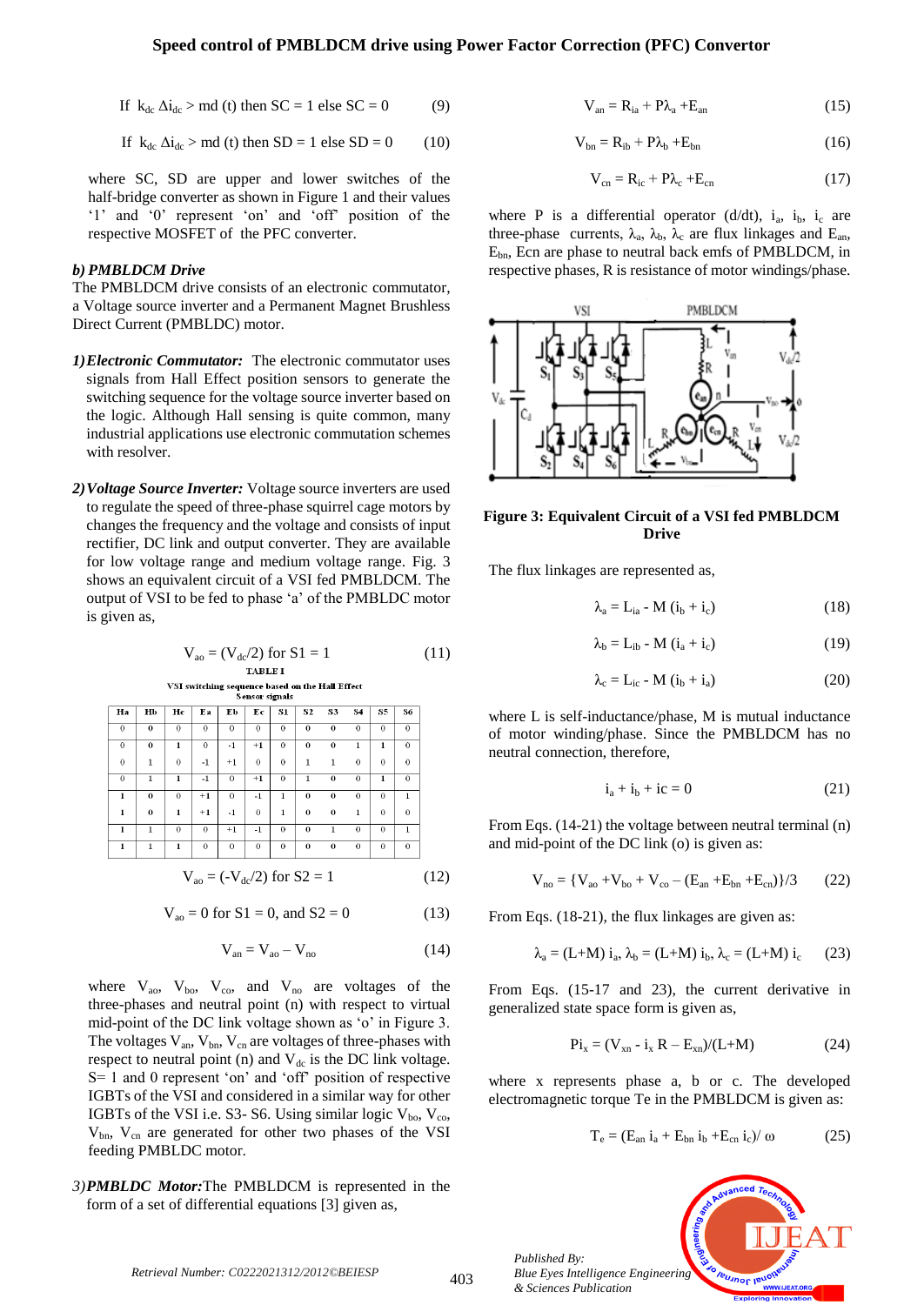where ω is motor speed in rad/sec.The back emfs may be expressed as a function of rotor position  $(\theta)$  as:

$$
E_{xn} = K_b f x(\theta) \omega \tag{26}
$$

where x can be phase a, b or c and accordingly  $f_x(\theta)$ represents function of rotor position with a maximum value  $\pm 1$ , identical to trapezoidal induced emf given as:

$$
fa(\theta) = 1 \text{ for } 0 < \theta < 2\pi/3 \tag{27}
$$

$$
fa(\theta) = \{(6/\pi)(\pi-\theta)\} - 1 \text{ for } 2\pi/3 < \theta < \pi
$$
 (28)

$$
fa(\theta) = -1 \text{ for } \pi < \theta < 5\pi/3 \tag{29}
$$

$$
fa(\theta) = \{(6/\pi)(\theta - 2\pi)\} + 1 \text{ for } 5\pi/3 < \theta < 2\pi \tag{30}
$$

The functions  $fb(\theta)$  and  $fc(\theta)$  are similar to  $fa(\theta)$  with a phase difference of 120º and 240º respectively. Therefore, the electromagnetic torque is expressed as,

$$
T_e = K_b \{ f a(\theta) i_a + f b(\theta) i_b + f c(\theta) i_c \}
$$
 (31)

The mechanical equation of motion in speed derivative form is given as:

$$
P\omega = (p/2) (T_e - T_L - B\omega)/(J)
$$
 (32)

The derivative of the rotor position angle is given as:

 $P \theta = \omega$  (33) where p is no. poles,  $T_L$  is load torque in Nm, J is moment of inertia in kg-m 2 and B is friction coefficient in Nms/Rad. These equations (15-33) represent the dynamic model of the PMBLDC motor.

#### **V. PERFORMANCE EVALUATION OF PROPOSED PFC DRIVE**

The proposed Speed Control of PMBLDCM drive is modeled in Matlab-Simulink environment and evaluated for an air conditioning compressor load. The compressor load is considered as a constant torque load equal to rated torque with the speed control required by air conditioning system. A 1.5 kW rating PMBLDCM is used to drive the air conditioner compressor, speed of which is controlled effectively by controlling the DC link voltage. The detailed data of the motor and simulation parameters are given in Appendix. The performance of the proposed Speed control of PMBLDCM using PFC drive is evaluated on the basis of various parameters such as total harmonic distortion (THDi) and the Crest Factor (CF) of the current at input AC mains, Displacement Power Factor (DPF), Power Factor (PF) and efficiency of the drive system  $(\eta_{\text{driv}})$  at different speeds of the motor. The results are shown in Figures 4 and 5 to demonstrate the effectiveness of the proposed PMBLDCM drive in a wide range of speed and input AC voltage. The PFC half-bridge buck converter maintains good power factor during the starting period by keeping the input AC mains current waveform in phase with the supply voltage.

#### *a) Performance during Starting*

To evaluate the performance of the proposed PMBLDCM drive fed to 220 V AC mains during starting at rated torque and 900 rpm speed as shown in Figure 4a. A rate limiter of 800 V/s is introduced in the reference voltage to limit the starting current of the motor as well as the charging current of the DC link capacitor. The PI controller closely tracks the reference speed so that the motor attains reference speed smoothly within 0.35 sec while keeping the stator current within the desired limits i.e. double the rated value. The current  $(i<sub>s</sub>)$  waveform at input AC mains is in phase with the supply voltage  $(v<sub>s</sub>)$  demonstrating nearly unity power factor during the starting.

#### *b) Performance under Speed Control*

Figure 4 and 5 shows the performance of the proposed PMBLDCM drive under the speed control at constant rated torque (9.55 Nm) and 220 V AC mains supply voltage. These results are categorized as performance during transient and steady state conditions.

- *1)Transient Condition:* In the proposed PMBLDCM drive, the speed control of the compressor is shown in Figure 4b and 4c. The 1979 reference speed is changed from 900 rpm to 1500 rpm for the rated load performance of the compressor; from 900 rpm to 300 rpm for performance of the compressor at light load. It is observed that the speed control is fast and smooth in either direction i.e. acceleration or retardation with power factor maintained at nearly unity value.
- **2)***Steady State Condition:* The speed control of the PMBLDCM driven compressor under steady state condition is carried out for different speeds and the results are shown in Figure 5 and 6. Table-II demonstrates the effectiveness of the proposed drive in wide speed range. Figure 5a to 5c shows voltage  $(v<sub>s</sub>)$  and current  $(i<sub>s</sub>)$ waveforms at AC mains, DC link voltage  $(V_{dc})$ , speed of the motor (N), developed electromagnetic torque of the motor  $(T_e)$ , the stator current of the PMBLDC motor for phase 'a'  $(I_a)$ , and shaft power output  $(P_o)$  at 300 rpm, 900 rpm and 1500 rpm speeds.

#### *c) Power Quality Performance*

The performance of the proposed PMBLDCM drive in terms of various PQ parameters such as THDi, CF, DPF, PF. Nearly unity power factor (PF) and reduced THD of AC mains current are observed in wide speed range of the PMBLDCM. The THD of AC mains current remains less than 5% along with nearly unity PF in wide range of speed as well as load.

#### **d)***Performance under Variable Input AC Voltage*

Performance evaluation of the proposed PMBLDCM drive is carried out under varying input AC voltage at rated load (i.e. rated torque and rated speed) to demonstrate the operation of proposed PMBLDCM drive for air conditioning system in various practical situations as summarized.

The THD of current at AC mains is within specified limits of international norms [5] along with nearly unity power factor

in wide range of AC input voltage.

*& Sciences Publication* 

*Published By:*

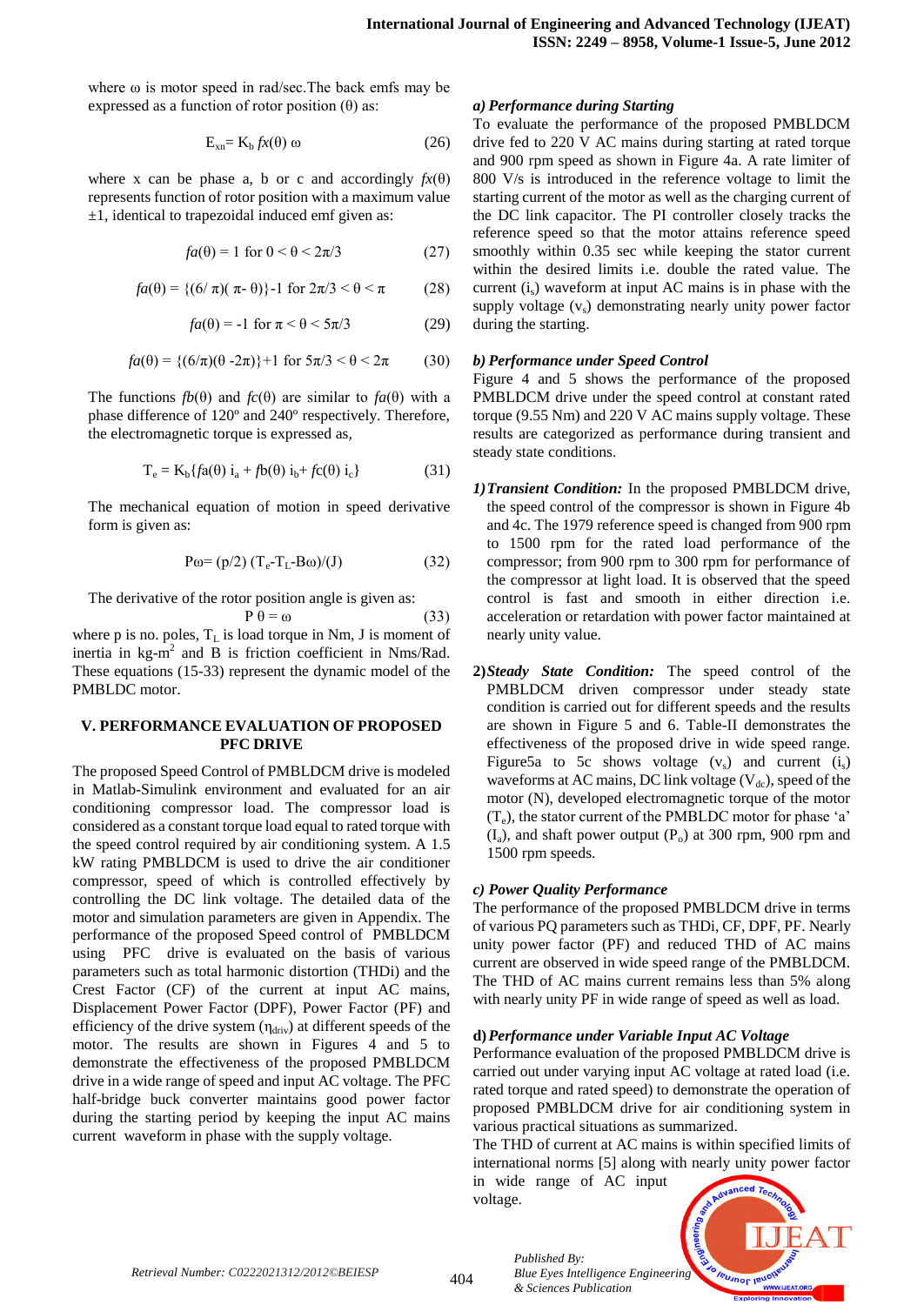



**(4b) PMBLDCM drive under speed variation from 900 rpm to 1500 rpm**



*Published By:*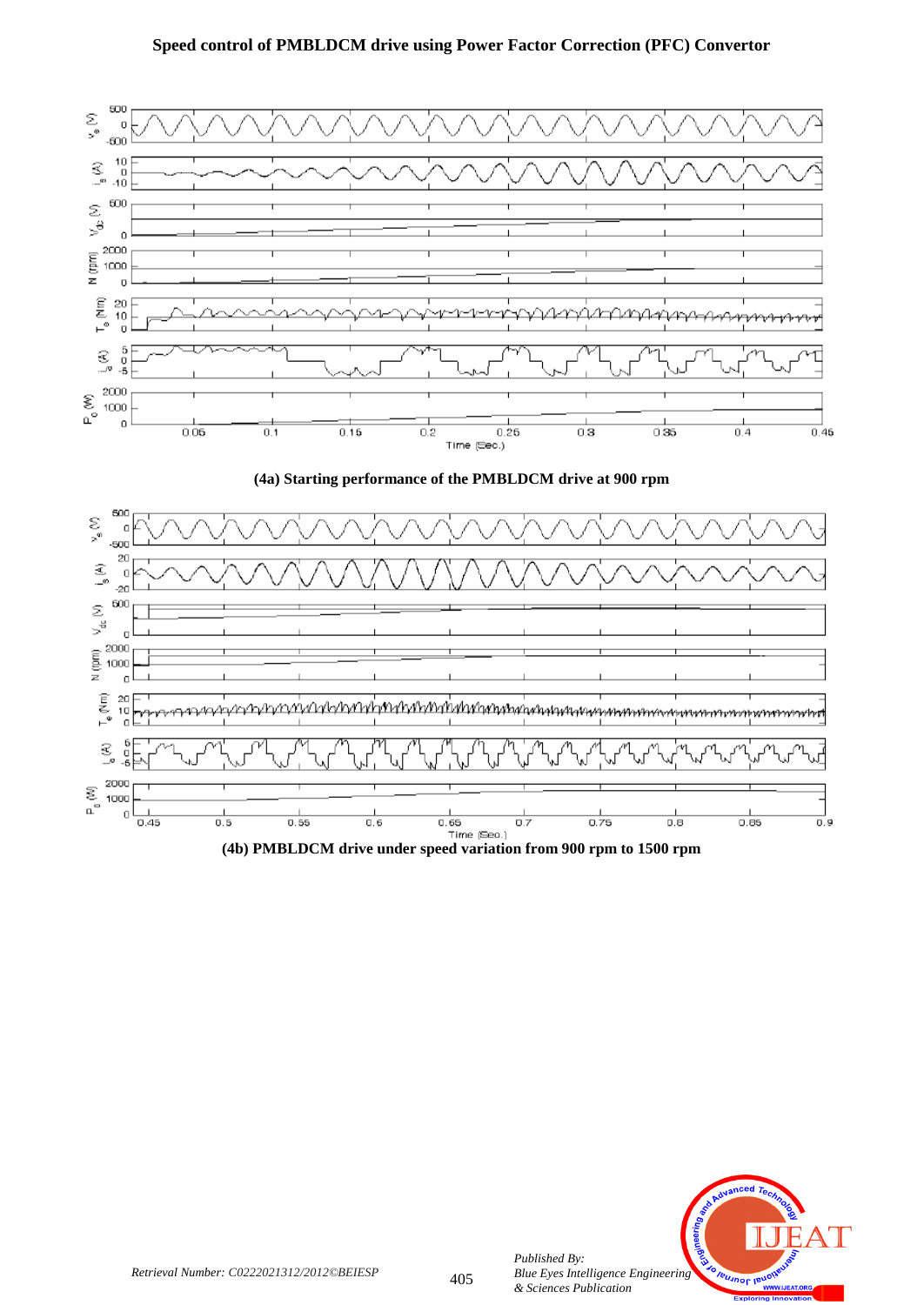## **International Journal of Engineering and Advanced Technology (IJEAT) ISSN: 2249 – 8958, Volume-1 Issue-5, June 2012**



**(4c) PMBLDCM drive under speed variation from 900 rpm to 300 rpm Figure 4: Performance of the Proposed PMBLDCM drive under speed variation at 220 VAC input**







*Retrieval Number: C0222021312/2012©BEIESP*

*Published By:*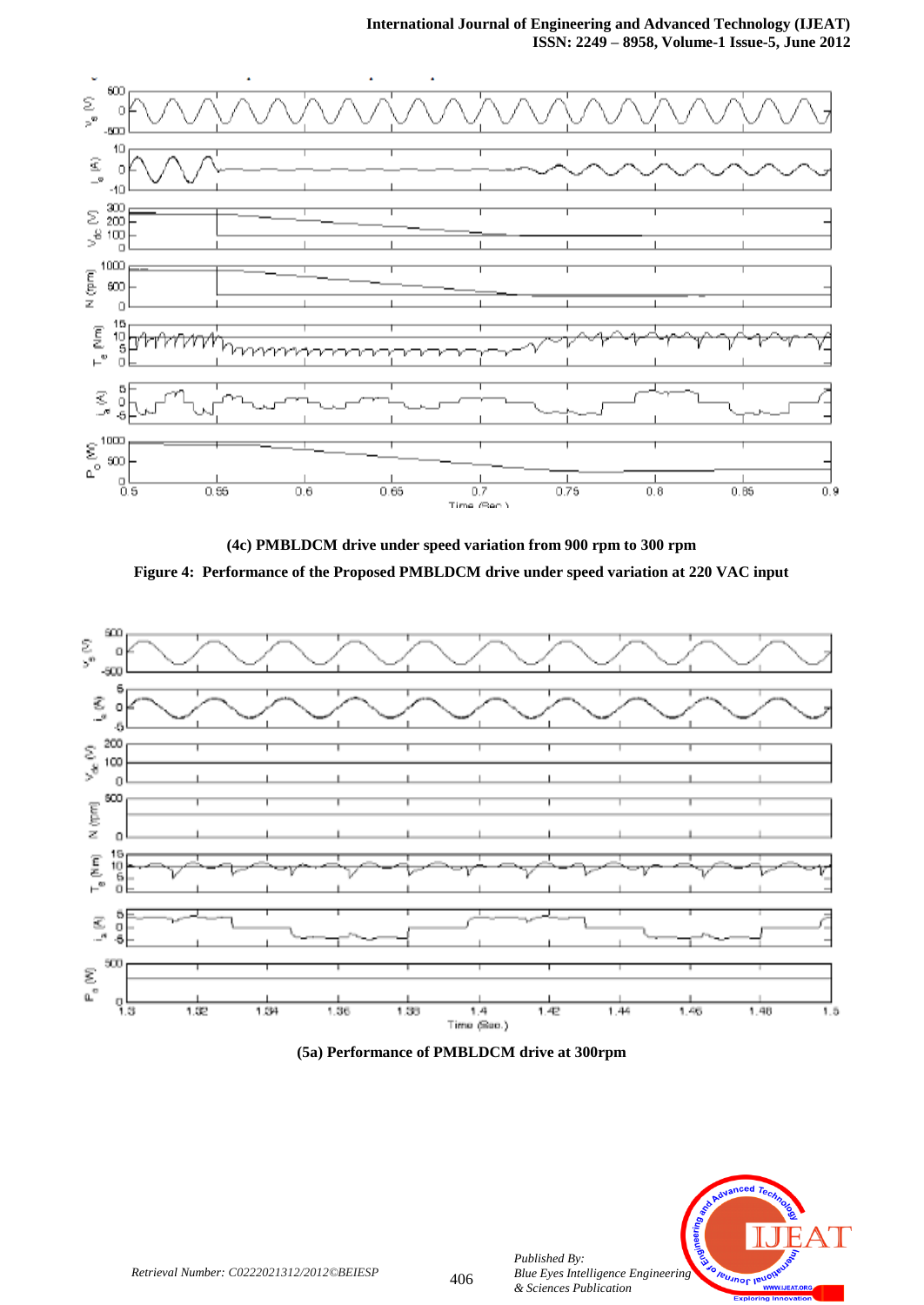





**(5c) Performance of PMBLDCM drive at rated speed (1500rpm)**





*Published By:*